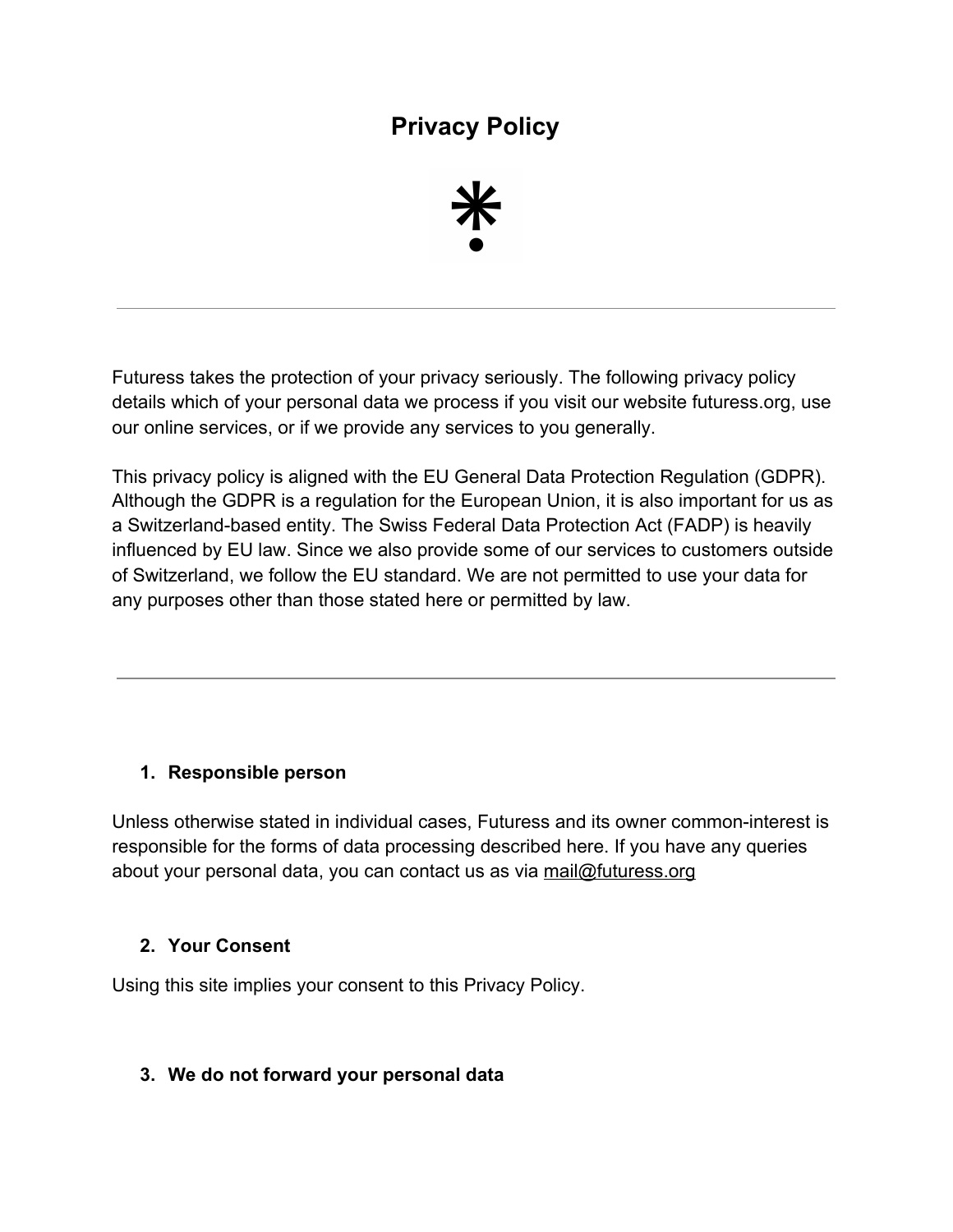We will not forward your data to third parties. All Futuress and common-interest employees who handle your data are obliged to comply with data protection regulations.

## **4. Use of data**

We will not misuse any data that you provide to us about yourself. In order to send you a newsletter you are subscribed to, respond to your queries, process your donations, or sign you up for a workshop, we require some information from you. We will use the information that you provide via a form on the website or by other means to achieve these ends and process the resulting communication. If you make a donation via our website or sign-up to a workshop, we will notify you about some of Futuress ongoing projects and latest stories via our weekly newsletter.

While our website doesn't use any cookies yet, just like any online provider, we may collect user data in order to optimize our service in the near future. We collect and store information in such a way that it is not personally identifiable. We therefore cannot check which user has accessed which data. In particular, we do not collect any names, postal addresses, telephone numbers or email addresses when you visit our website, nor any details about your personal interests or donations.

If you have given us consent to process your personal data for particular purposes (for example, when you subscribe to newsletters), we will process your personal data on the basis of this consent. You can revoke your consent at any time.

We process personal data for fundraising insofar as it is permitted and appears to us to be appropriate.

# **5. Right to rectification, blocking, and to be informed**

Within the scope of the data protection legislation applicable to you and in so far as this legislation provides (as in the case of the GDPR, for instance), you have the right to rectification and erasure, as well as the right to restrict data processing, object to our data processing, and publish certain personal data for the purpose of transferring it to another authority (known as data portability). Please note, however, that we reserve the right to enforce the legally prescribed restrictions, for example if we are obliged to store or process your data or need it to assert claims. We have already explained the option of revoking your consent in the "Use of data" section.

If you send a written request to Futuress, we will inform you about the data we have stored about you. When requesting this data, please send us your full name, email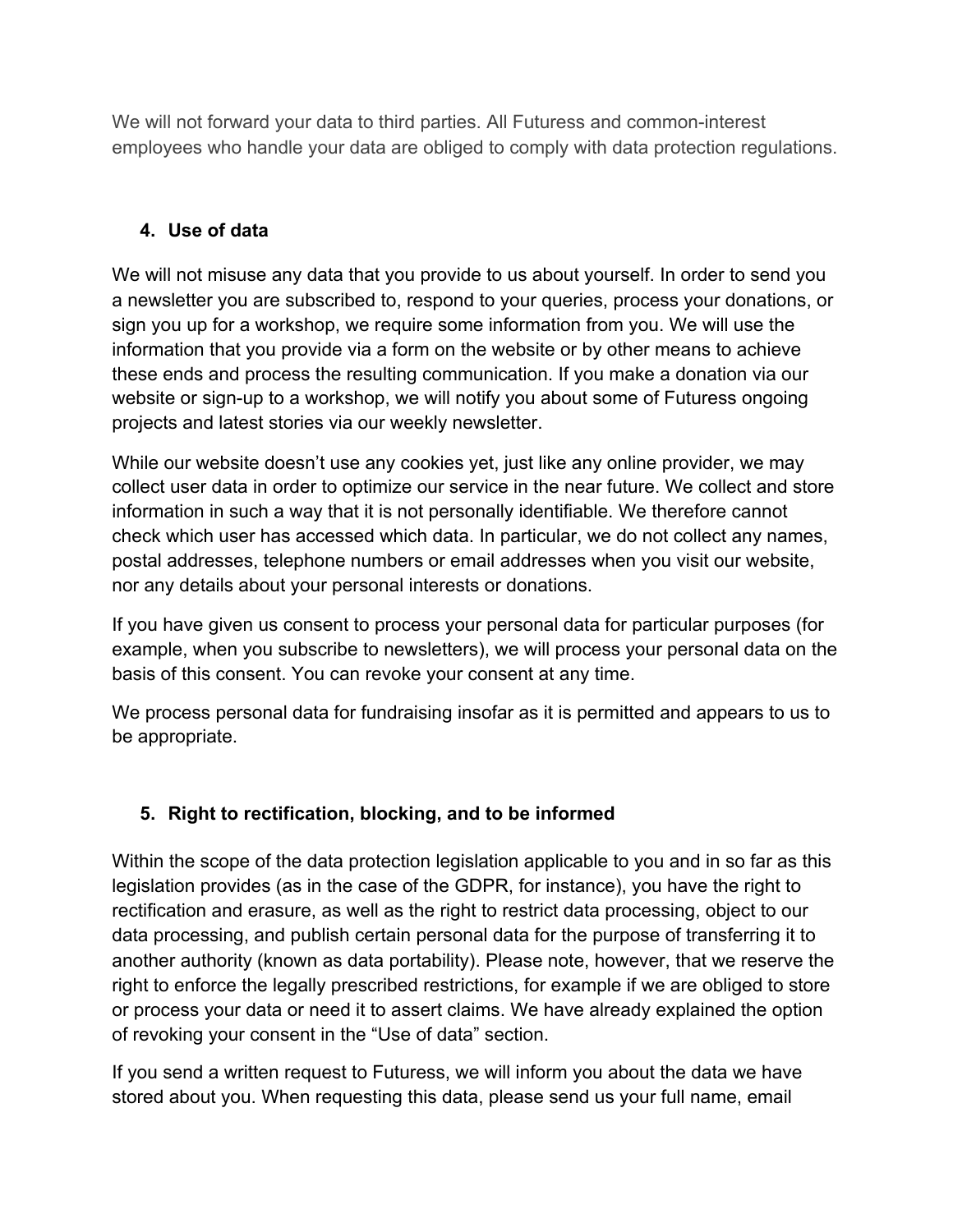address, and a copy of an official identification document (ID card, passport). This is necessary to prevent any unauthorised persons gaining access to your data. You may exercise the rights indicated above with regard to the data stored about you.

Furthermore, every data subject is entitled to assert their claims in court or file a complaint with the competent data protection authority. The competent data protection authority in Switzerland is the Federal Data Protection and Information Commissioner (**[http://www.edoeb.admin.ch/edoeb/en/home.html](https://www.edoeb.admin.ch/edoeb/en/home.html)**).

## **6. Use of cookies**

Our website currently doesn't use any cookies. However, we occasionally use Google Analytics or similar services on our website. This is a service provided by third parties that may be located in any country in the world (in the case of Google Analytics, it is Google LLC in the USA, www.google.com), which allows us to measure and evaluate the use of the website (in such a way that it is not personally identifiable). The service provider will not receive any personal data from us or retain any IP addresses. It may, however, track your use of the website, combine this information with data from other websites you have visited that are also tracked by the service provider, and use these findings for its own purposes (for example, managing advertising). If you have registered with the service provider yourself, it will also know you. In this case, the service provider is responsible for processing your personal data in accordance with its own data protection provisions. The service provider will only tell us how our respective website is being used. We will not receive any information that identifies you personally.

## **7. Elements from other providers on our website**

We use services from other providers on our websites and mobile applications. For example, videos are embedded via the YouTube platform. Content may be shared or recommended via Facebook and Twitter. Clicking an element from one of these third party providers (e.g. the "Share" plug-in from Facebook), may automatically connect you to this third-party provider's servers. Data relating to your visit to the website may then be transferred to the third-party provider and possibly associated with the user account you have created with them. You can find out how these platforms collect and use data in their respective privacy policies, where you will also be given the option to adjust the settings to restrict the use of your personal data.

## **8. Liability for links**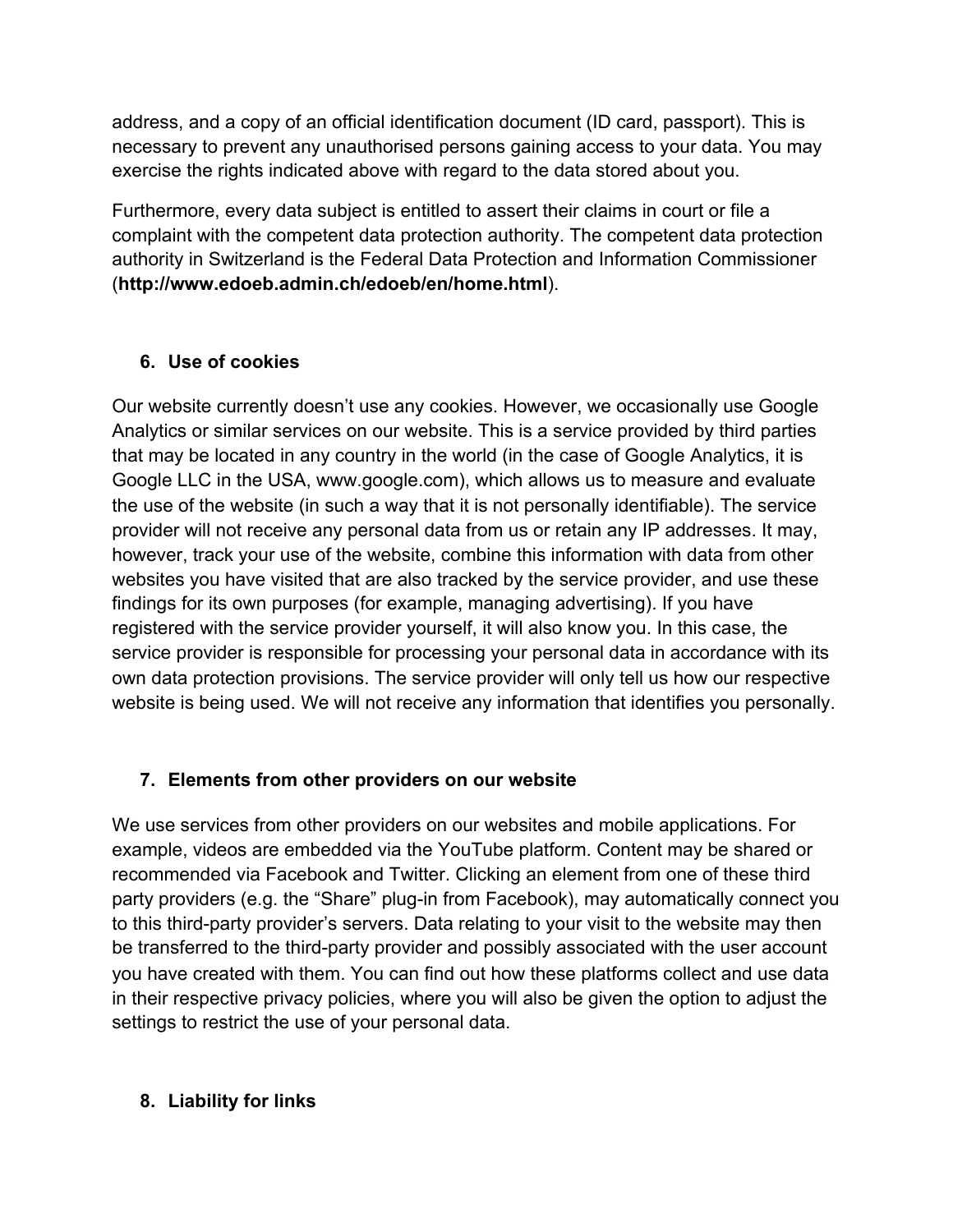We also place links on our website to information sources or external projects and services that we think you might like. Of course, we only provide links to pages that did not appear to contain any misleading or illegal content when the link was created. We have no control over the way these pages will be set up in future, however. We cannot therefore be held responsible for recommended pages that have been changed after the link was created. Liability for illegal, incorrect or incomplete content and, in particular, for any damage or loss suffered as a result of using this information lies solely with the provider of the page in question.

## **9. Donating online**

On our website, you can easily and securely make a donation or process a payment online using debit or credit cards via a third party service called Givebutter. The privacy policy of the company Givebutter can be found here: https://givebutter.com/privacy

#### **10.Newsletter**

If you subscribe to one of the newsletters we offer, we will use your data exclusively to send our newsletter as it is defined when you subscribe. You subscribe to newsletters via what is known as a double opt-in procedure. After subscribing, you will receive an email prompting you to confirm your subscription. This confirmation is necessary to prevent anybody from subscribing with unauthorised email addresses. Subscriptions or changes to newsletter subscriptions are recorded and are therefore traceable.

We may use your newsletter data to communicate general statistics about the reach of our mailing list to potential partners or sponsors. Beyond that, we will treat your newsletter data as strictly confidential and will not forward or sell it to third parties.

Newsletters are sent using Mailchimp. The data privacy of Mailchimp can be found here: https://mailchimp.com/legal/privacy/

## **11.Retention period for personal data**

We process and store your personal data for the duration of the business relationship and in accordance with the statutory retention and documentation requirements. Data may therefore be retained for the period in which claims can be asserted against our company (including, in particular, during the statutory limitation period) and to the extent that we are otherwise required to do so by law or it is required by legitimate business